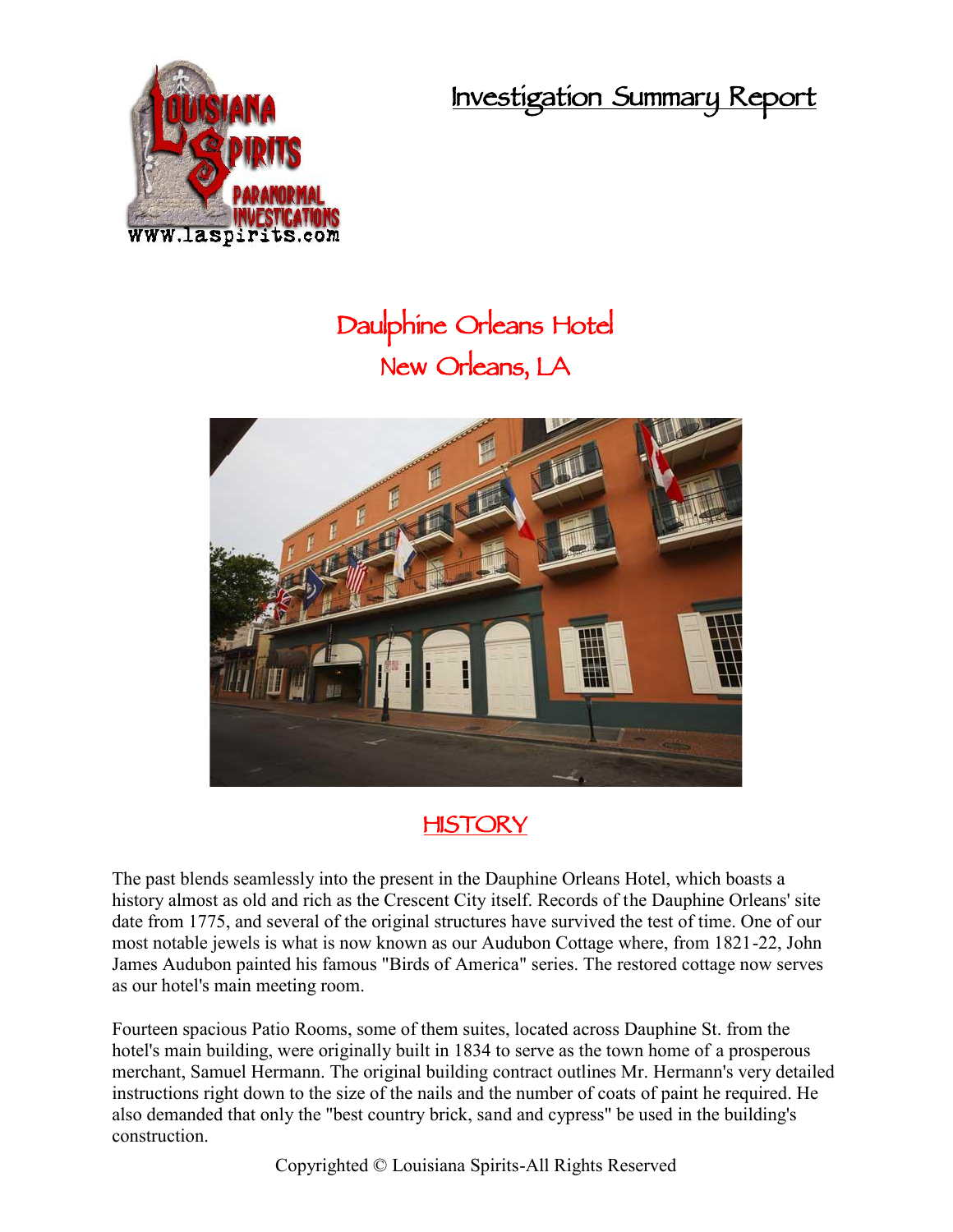In 1991, the cottages were renovated, revealing the original brick walls and wooden posts. The handmade nails are believed to have come from the Old Jean Lafitte Blacksmith Shop, though the infamous pirate is better known for his career as a buccaneer than for his blacksmithing skills.

Beautiful stone fireplaces and the original Pecky cypress and pine beams had also been covered over with sheetrock. Today they are an integral part of the suites' unique decor. The property's initial owners were among the first families of the city's Spanish and French settlements. Ownership of the site changed 21 times until 1966, when it was purchased to house the Dauphine Orleans Hotel, which opened in 1969.

May Baily's Place, once one of the better known bordellos in the wildly infamous red- light district known as Storyville, now serves as our hotel bar. Our "Bordello" guest suite takes an appropriate featured place above May Baily' s, and a red light still burns in the courtyard next to it as a testimony to its sordid history. Today guests are provided with a copy of the license issued to May in 1857, when sporting houses were legal in the Storyville District of New Orleans.

The red light, the memorabilia and the Baily name are all that remain of an era that made even decadent Old New Orleans blush.

## **INVESTIGATION**

This is a beautiful and historical hotel in the heart of the French Quarter with an interesting past. The hotel's bar, May Baily's, was used as a legal bordello as early as 1857. The current conference room, the Audubon cottage, was used by famed artist John Audubon. This is where Mr. Audubon painted his Birds of America series. Due to the rich history and reports of paranormal activity we couldn't wait to investigate the site.

The reports of activity included sightings of a civil war solider in the court yard and swimming pool area. Guests have also reported hearing footsteps and running overhead while staying on the first and second floors of the patio rooms. When the rooms were checked, they were reported to be vacant at those times.

The team began the night around 9pm. We set up our DVR recorders in the court yard and balconies, near the patio rooms. While investigating this area of the hotel we didn't find anything unusual. The room made available to us seemed comfortable and all EMF readings registered normal.

Around 2am, we moved across the street, into the bar and Audubon cottage. While setting up our second DVR system, one team member had some uneasy feelings towards the back of the room as well as the bathroom area. We made sure to pay close attention to those areas. Later, while in the same room, we were talking about the civil war and the reports of the solider seen at the hotel. During that conversation we did get some spikes on our K2 meters.

Towards the end of the night, while at the bar, we were getting high EMF spikes. However, it wasn't until a male employee from the hotel came in that we started to receive those spikes. We were an all female team that night, so we thought perhaps, if there were any spirits from the old brothel, they preferred the presence of a man.